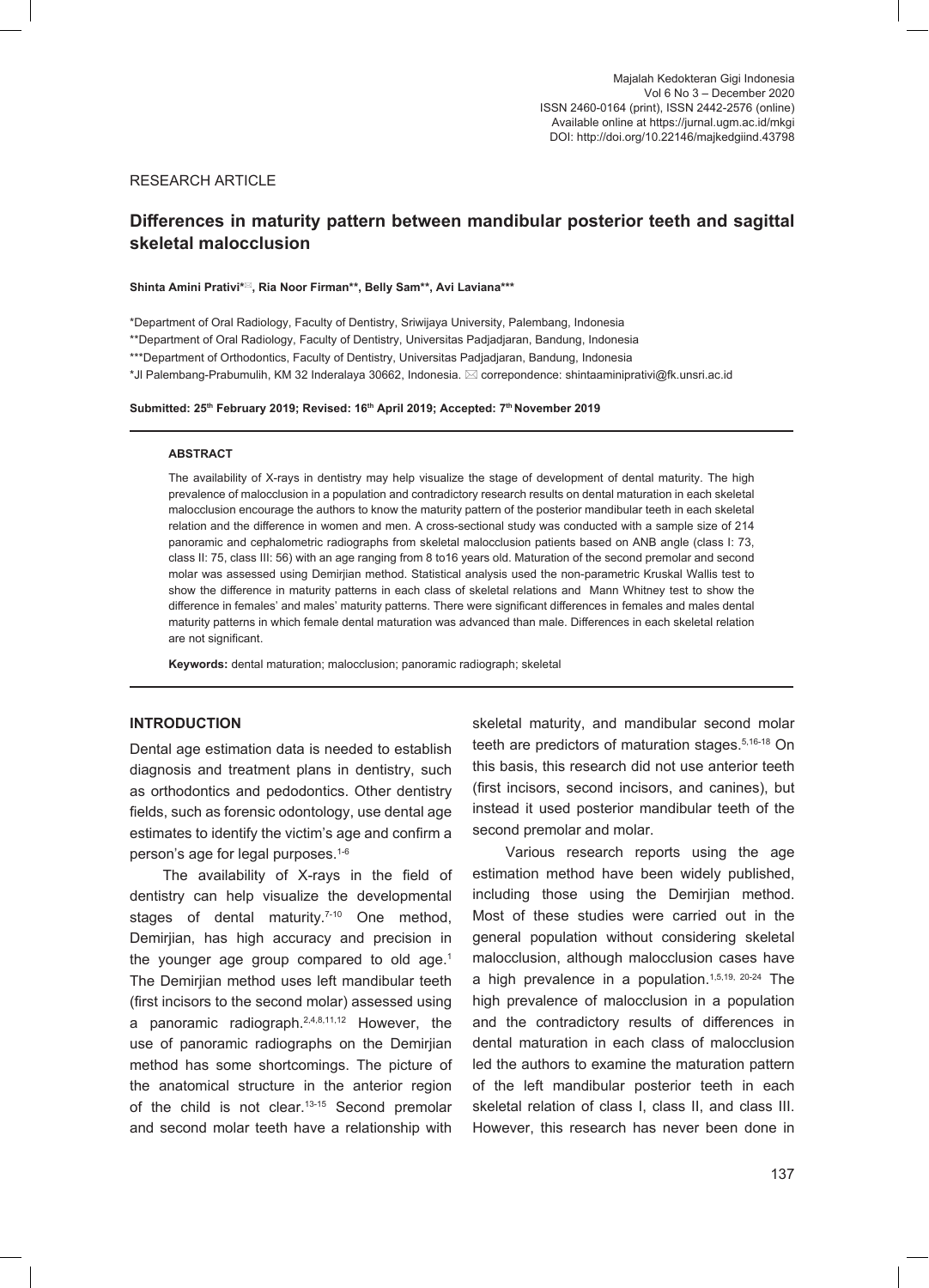Majalah Kedokteran Gigi Indonesia. December 2020; 6(3): 137 – 142 ISSN 2460-0164 (print) ISSN 2442-2576 (online)

**Table 1.** Distribution Sample

|           | Gender     |           |    | Age |    |    |    |    |    |    |
|-----------|------------|-----------|----|-----|----|----|----|----|----|----|
|           | Male       | Female    | 8  | 9   | 10 | 11 | 12 | 13 | 14 | 15 |
| Class I   | 25 (34%)   | 48 (66%)  | 8  | 5   | 9  | 9  | 9  | 9  | 12 | 12 |
| Class II  | 39 (46%)   | 46 (54%)  | 12 | 10  | 17 | 11 | 8  | 9  |    | 11 |
| Class III | 26 (46%)   | 30 (54%)  | 5  | 4   | 8  |    | 8  | 10 |    |    |
|           | 90 (42%)   | 124 (58%) | 25 | 19  | 34 | 27 | 25 | 28 | 26 | 30 |
| Total     | 214 (100%) |           |    | 214 |    |    |    |    |    |    |

the Indonesian population. Knowing the pattern of tooth maturation in each of the different skeletal relations in a particular population can help dentists, especially orthodontics, pedodontics, and identification of age in proper and accurate diagnosis and treatment planning. This study aims to find out patterns and differences of posterior mandibular tooth maturity in skeletal relation of class I, class II, and class III between men and women aged 8-16 years old.

# **MATERIALS AND METHODS**

This research used analytic-comparative with cross-sectional research design.25 The study was conducted at the Dental Radiology Installation of the Dental and Oral Hospital of Padjadjaran University, Bandung, and was conducted from May to August 2017. It used the panoramic radiograph; lateral cephalometric radiograph; panoramic and cephalometric machines Picasso Trio 3 in 1 digital X-ray system, Vatech Global; laptop (MacBook Pro, intel core i5, 8GB RAM, OS X Yosemite); and ImageJ software as the research tools.

The study population was taken from the data of panoramic radiographs and lateral cephalometry of the last 5 years (2012-2017) with a purposive sampling technique. The study began with the measurement of SNA, SNB, and ANB values for the determination of the class of skeletal relations group into class I (ANB 0-4°), Class II (ANB> 4°), and class III (ANB <0°), continued with the assessment of the maturation of the second premolar and second molar on a panoramic radiograph. The results will be described in tables and graphs of each variable and then performed

statistical tests. The data were tested with nonparametric statistical tests using different Kruskal Wallis tests to see each skeletal relation and Mann Whitney difference test to see differences in male and female teeth maturation patterns.<sup>25-28</sup> The protocol of this study has received an ethical clearance from the Medical Ethics Committee of Universitas Padjadjaran No 804/UN6.C.10/ PN/017.

# **RESULTS**

The study of differences in mandibular posterior teeth maturity patterns in patients with skeletal relations class I, II, and III in terms of panoramic radiographs in male and female patients aged 8-16 years using panoramic radiographs and cephalometry was 214 panoramic radiographs and 214 cephalometric radiographs. The distribution of male samples amounted to 90 people and 124 women (Table 1).

| Assesment            | ĸ              |  |  |  |  |
|----------------------|----------------|--|--|--|--|
|                      | Intra observer |  |  |  |  |
| <b>SNA</b>           | 0.616          |  |  |  |  |
| <b>SNB</b>           | 0.605          |  |  |  |  |
| <b>ANB</b>           | 0.736          |  |  |  |  |
| Maturation P2        | 1.000          |  |  |  |  |
| <b>Maturation M2</b> | 0.933          |  |  |  |  |

The level of confidence in the measurement of SNA, SNB, and ANB values on cephalometric radiographs and assessment of Demirjian based maturation stages on teeth second and first molars both intra-observer panoramic radiographs was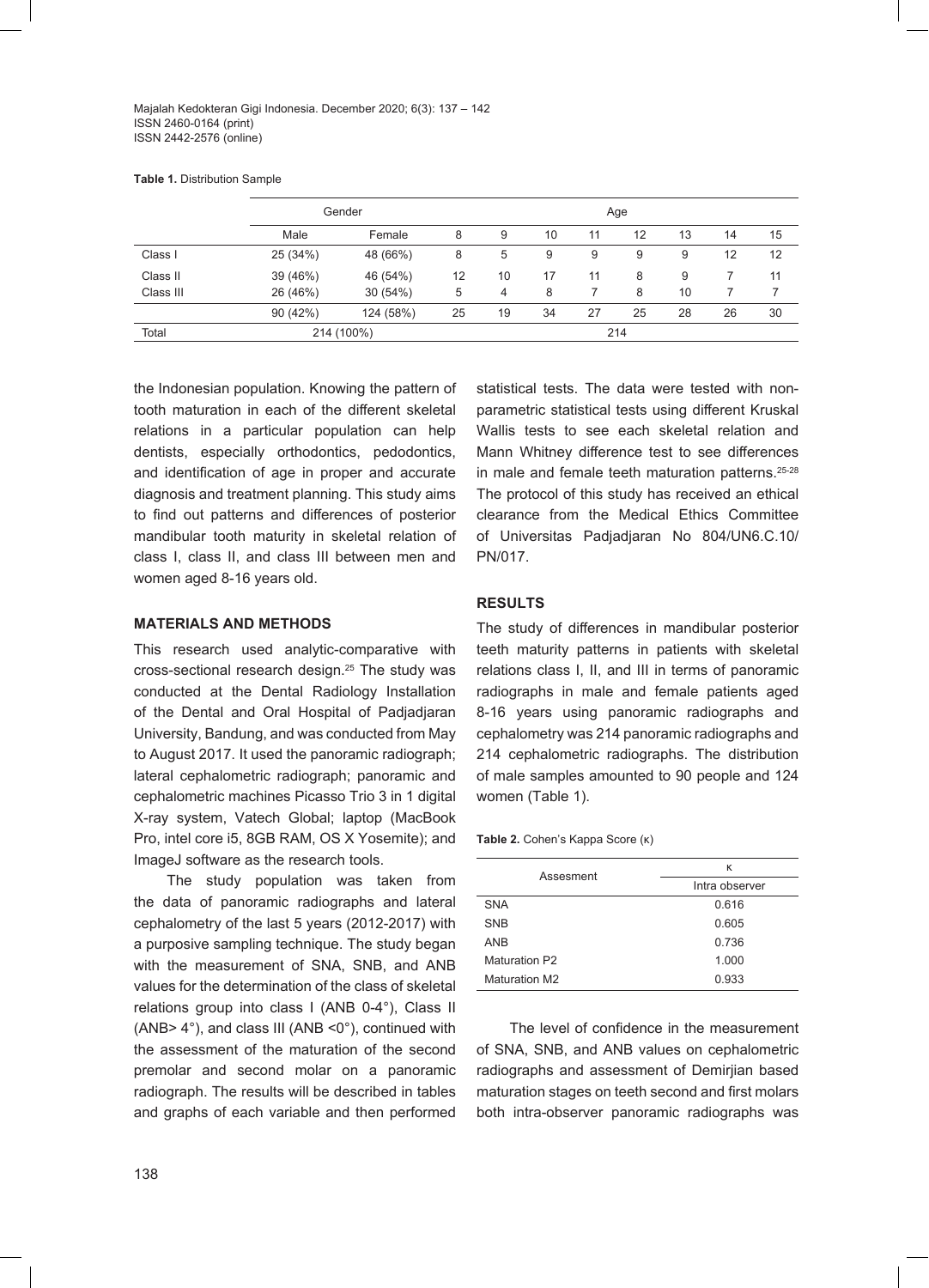

**Figure 1.** Maturation stage of the second premolar (A) and Maturation stage of the second molar (B)

**Table 3.** Maturation of the second molars and second premolars in each skeletal relation and differences in men and women

| Gender | Tooth          | Mean<br>Sceletal relation |       | $X^2$ Kruskal<br>Wallis | p-value | Mean  | Mann Whitney | p-value  |       |
|--------|----------------|---------------------------|-------|-------------------------|---------|-------|--------------|----------|-------|
|        |                |                           | Ш     | Ш                       |         |       |              |          |       |
| Male   | P <sub>2</sub> | 3.080                     | 3.154 | 3.115                   | 0.055   | 0.973 | 3.122        | $-1.875$ | 0.061 |
|        | M <sub>2</sub> | 3.800                     | 3.941 | 3.577                   | 0.337   | 0.845 | 3.667        |          |       |
| Female | P <sub>2</sub> | 3.417                     | 3.196 | 3.367                   | 1.868   | 0.393 | 3.323        | $-1.346$ | 0.078 |
|        | M <sub>2</sub> | 4.021                     | 3.935 | 3.967                   | 0.567   | 0.753 | 3.976        |          |       |

measured using the Cohen's Kappa (κ) index. The results of the Cohen's Kappa score can be categorized as follows: low  $(k \le 0.20)$ ; fair  $(k =$ 0.21-0.40); adequate (κ = 0.41-0.60); strong (κ = 0.61-0.80) and very strong ( $\kappa = 0.81$ -1.00).<sup>6</sup>

Based on Table 2, the results of the Cohen's Kappa score on the measurement of SNA, SNB, and ANB values and the assessment of the maturation stage in the teeth the second premolar and second molar shows a value of κ above 0.60, which indicates strong accuracy in the aspect of intra-observer assessment.

The results showed differences in tooth maturation in men and women using the nonparametric test, namely the Mann Whitney difference test which showed a significant difference (p<0.1) of maturation stage of the second premolar and second molar, where women had higher maturation stage than the maturation stage of the second premolar male (Figure 1 and Table 3). The Kruskal Wallis statistical analysis results showed no significant difference (p>0.1) between class I, II, and III relations. Based on the average value of each relation in the male sex,

skeletal relations in class II have a higher average than other classes, and women in class I have a higher average than other classes (Table 3).

# **DISCUSSION**

The effect of skeletal patterns on tooth development is still unclear, but the research on tooth maturation and skeletal maturation shows a strong relationship between tooth maturation and skeletal maturation.<sup>3,5,6,16-18,29</sup> Based on the results, a graphical study of tooth maturation distribution with chronological age indicates that the maturity pattern in each relation runs linearly as age increases. This is in line with Tunc and Koyuturk's research, which states a strong linear relationship between dental maturation and chronological age in both women (r<sup>2</sup> = 0.77) and men (r<sup>2</sup> = 0.78).<sup>6</sup>

Statistical results show no significant difference in each skeletal relation. This finding is similar to the Nakas et al. study, which examined 231 orthodontic patients before treatment (127 males and 104 females) from ages 5.9-15.8 years. The assessment of dental maturation using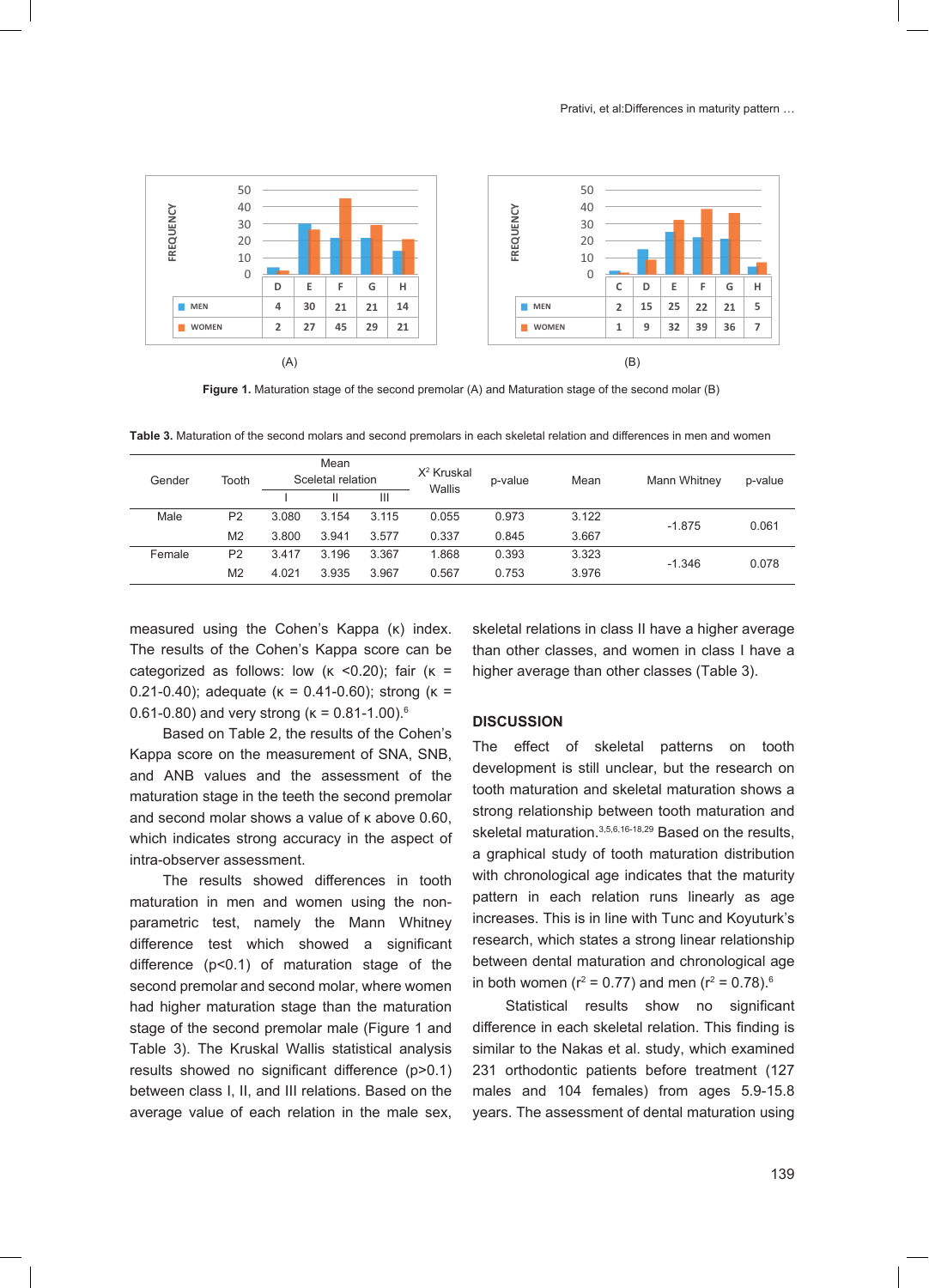the Demirjian method and the Willems method and the determination of skeletal relations with the measurement of ANB angles obtained no significant differences in tooth maturation in each sagittal skeletal relation (p>0.05).<sup>11</sup>

Similarly, Sukhia et al. conducted a crosssectional study in orthodontic patients with 264 subjects (111 males and 153 females), then determined the sagittal patient group by dividing them into skeletal relations classes I and II. Determination of tooth maturation is associated with sagittal facial patterns. The results showed no significant differences between the sagittal facial pattern groups ( $p = 0.975$ ).<sup>2</sup> These findings are different from Esenlik et al., Durca-Zajac et al., which showed significant differences in dental maturation in each skeletal relation. In contrast, Lauc et al. stated that significant differences were found in male groups, whereas in women, no significant differences were found between tooth age and skeletal relationships.<sup>3,6,30</sup> This can be caused by the discrepancy in number, age, and race of the subject, differences in climate, nutrition, and socio-economic status of each sample, which may lead to variations in each finding.<sup>5</sup>

The test results between male and female tooth maturation patterns in the second premolar and mandibular second molars showed significant differences in female teeth' maturation, which was faster than the maturation of male teeth. This finding is in line with Esenlik et al., Sukhia et al., Zhao et al., who stated that the women's dental maturation was significantly much faster than that of men.2,3 Research by Waqar et al. also explained significant differences between men and women due to peak puberty. Women had faster dental maturation of 4 months earlier than men. The average female puberty was 11.7 months, and in men, the average was 13.3 months.<sup>3,31</sup> This was also supported by Lopes et al. who revealed that chronologically each period of growth and development of skeletal maturation occurs consistently earlier in women with a chronological age of women 1.8 years earlier than men.<sup>5</sup> The faster female puberty than men is also influenced by growth hormone (GH), in which insulin-like growth factor-1 (IGF-1) as a GH receptor mediator in women is higher at puberty compared to men. This leads to faster and earlier growth process and development in women than men. 31-33

The shortcoming of this study is the fact that it uses secondary data as a primary sample. There will be better result in the use of longitudinal research for a broader population as a way to get better and more accurate research results. Body mass index, race, nutritional status, economic status, systemic conditions, and hormonal factors are confounding factors that significantly influence the research results.

This study assesses two things: the pattern of dental maturity and skeletal relations. The results show no significant differences in the pattern of dental maturity in each class of skeletal relations. Hence, it can be concluded that skeletal relations tend to have less influence on the pattern of tooth maturity. Skeletal malocclusion can be caused by familial specific genes and environmental factors, which have less influence on tooth development. Because there are not many theories that discuss the relationship between tooth maturity and skeletal relations, further research is needed on genetics and biomolecular mechanisms that show the relationship between craniofacial and dental development.

# **CONCLUSIONS**

Maturation of posterior mandibular teeth in males with skeletal relation class II was more advanced than that of another class, and maturation of posterior mandibular teeth in females were more advanced than males. There is no difference in stage maturation among different sagittal skeletal growth patterns. In addition, stage maturation of females were more advanced than males.

### **REFERENCES**

1. Celikoglu M, Erdem A, Dane A, Demirci T. Dental age assessment in orthodontic patiens with and without skeletal malocclusion.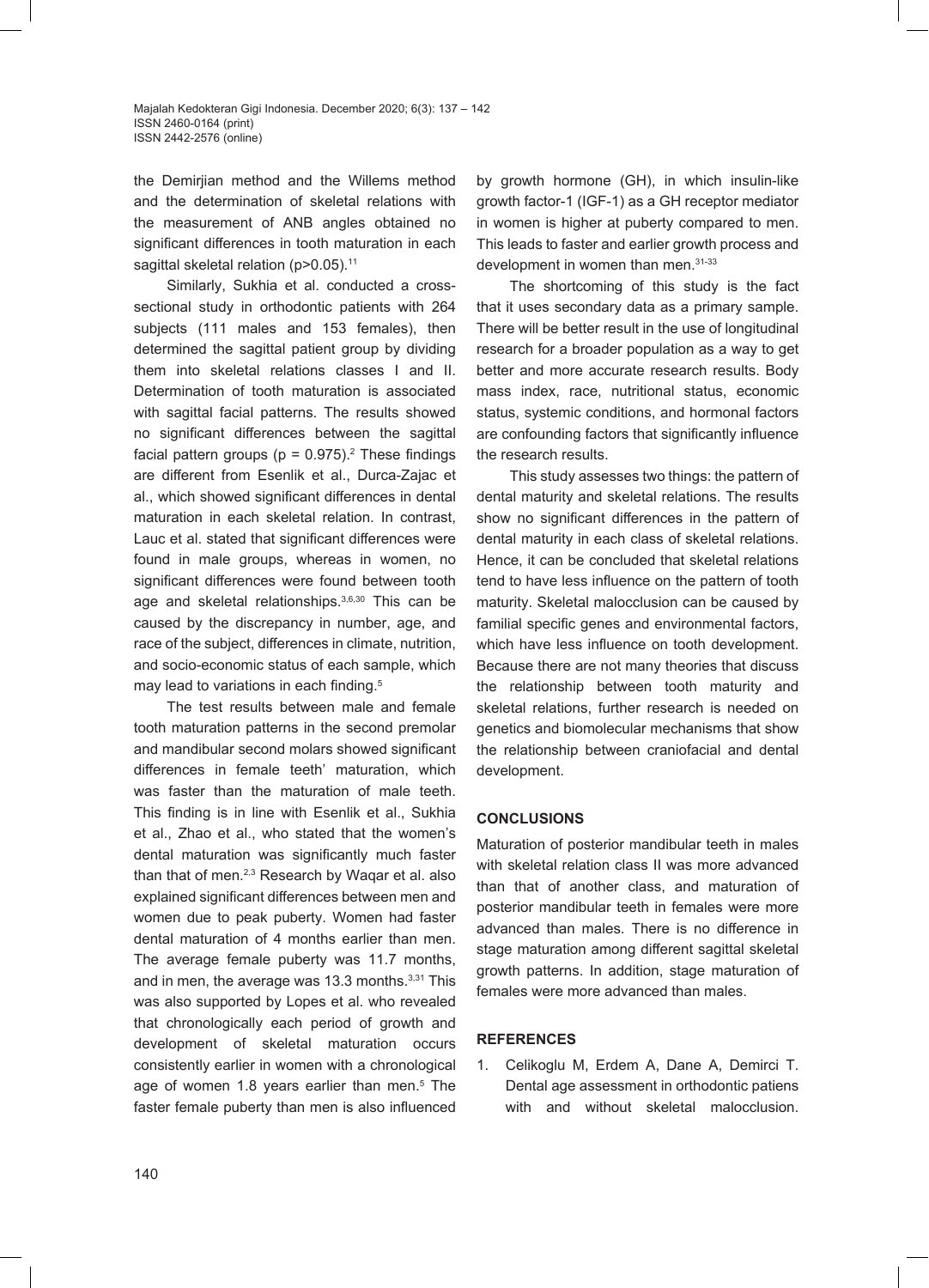Orthod Craniofac Res. 2011; 14(2): 58-62. doi: 10.1111/j.1601-6343.2011.01508.x.

- 2. Sukhia RH, Fida M. Dental maturity amongst various vertical and sagittal facial patterns. J Coll Physicians Surg Pak. 2010; 20(4): 225-228.
- 3. Esenlik E, Atak A, Altun C. Evaluation of dental maturation in children according to sagittal jaw relationship. Eur J Dent. 2014; 8(1): 38-43. doi: 10.4103/1305-7456.126238
- 4. Ogodescu AE, Ogodescu A, Szabo K, Tudor A, Bratu E. Dental Maturity- a biologic indicator of chronological age: Digital radiographic study to assess Dental age in Romanian children. Med Biol Eng Comput. 2011; 5(1): 32-40.
- 5. Lopes LJ, Gamba TO. Utility of panoramic radiography for identification of pubertal growth period. Am J Orthod Dentofacial Orthop. 2016; 149(4): 509-515. doi: 10.1016/j. ajodo.2015.06.030
- 6. Lauc T, Nakas E, Dautovic ML, Dzemidzic V, Tiro A, Rupic I, Kostic M, Galic I. Dental age in orthodontic patiens with different skeletal pattern. Biomed Res. 2017; article ID 8976284: 1-7. doi: 10.1155/2017/8976284
- 7. Robert GJ, Parekh S, Petrie A, Lucas VS. Dental age assessment (DAA): a simple method for children and emerging adults. Br Dent J. 2008; 204(4): 1-4. doi: 10.1038/ bdj.2008.21
- 8. Farman AG. Assessing growth and development with panoramic radiographs and cephalometric attachments: a critical tool for dental diagnosis and treatment planning. Panoramic Corporation. 2007; 4(4): 1-12.
- 9. White SC, Pharoah MJ. Oral Radiology Principles and Interpretation. 7<sup>th</sup> ed. St. Louis: Mosby Co; 2014. 154.
- 10. Farman AG. Panoramic radiology. Verlag: Springer; 2007. 16.
- 11. Nakas E, Galic I, Brkic H, Lauc T. Comparison of dental and chronological age in children from Sarajevo with different sagital skeletal

malocclusions-a pilot study. Stomatoloski Vjesnik. 2013; 2(2): 83-87.

- 12. Demirjian A, Goldstein H, Tanner JM. A new system of dental age assessment. Hum Biol. 1973; 45(2): 211-227.
- 13. Suryani IR. Kualitas citra radiografi panoramik pada pasien dengan periode gigi bercampur. Radiologi Kedokteran Gigi [Thesis]. Bandung (INA): Padjadjaran University; 2016. 53.
- 14. Akarslan ZZ, Erten H, Gungor K. Common errors on panoramic radiographs taken in dental school. J Contemp Dent Pract. 2014; 4(2): 1-8.
- 15. Rondon RHN, Pereira YCL, Nascimento GC. Common positioning errors in panoramic radiography: a review. Imaging Sci Dent. 2014; 44(1): 1-6. doi: 10.5624/isd.2014.44.1.1
- 16. Srkoc T, Mestrovic S, Milosevic SA, Slaj M. Association between dental and skeletal maturation stage in Croation subjects. Acta Clin Croat. 2015; 54(4): 445-452.
- 17. Krailasiri S, Anuwongnukroh N. Relationship between dental calcification stages and skeletal maturity indicator in Thai individuals. Angle Orthod. 2002; 72(2):155-166. doi:003- 3219(2002)072<0155:RBDCSA>2.0.CO;2.
- 18. Litsas G, Athanasious AE. Dental calcification stages as determinants of the peak growth period. J Orofac Orthop. 2016; 77(5):341-349. doi: 10.1007/s00056-016-0040-6.
- 19. Al-Hadlaq A, Hashim H, Al-Dosari M, Al-Hamad A. Interrelationship between dental maturity, skeletal maturity and chronological age in Saudi Male Children. Egyptian Dent J. 2008; 54(1): 1-5.
- 20. Linden FPGM. Development of the human dentition. Quintessence Publishing Co: Ilinois; 2013. 310
- 21. Proffit WR, Fields HW, Sarver DM. Cotemporary orthodontics, 4th Edition. St. Louis: Mosby Co; 2007. 170.
- 22. Bittencourt MAV, Machado AW. An overview of the prevelance of malocclusion in 6 to 10-year-old children in Brazil. Dental Press J